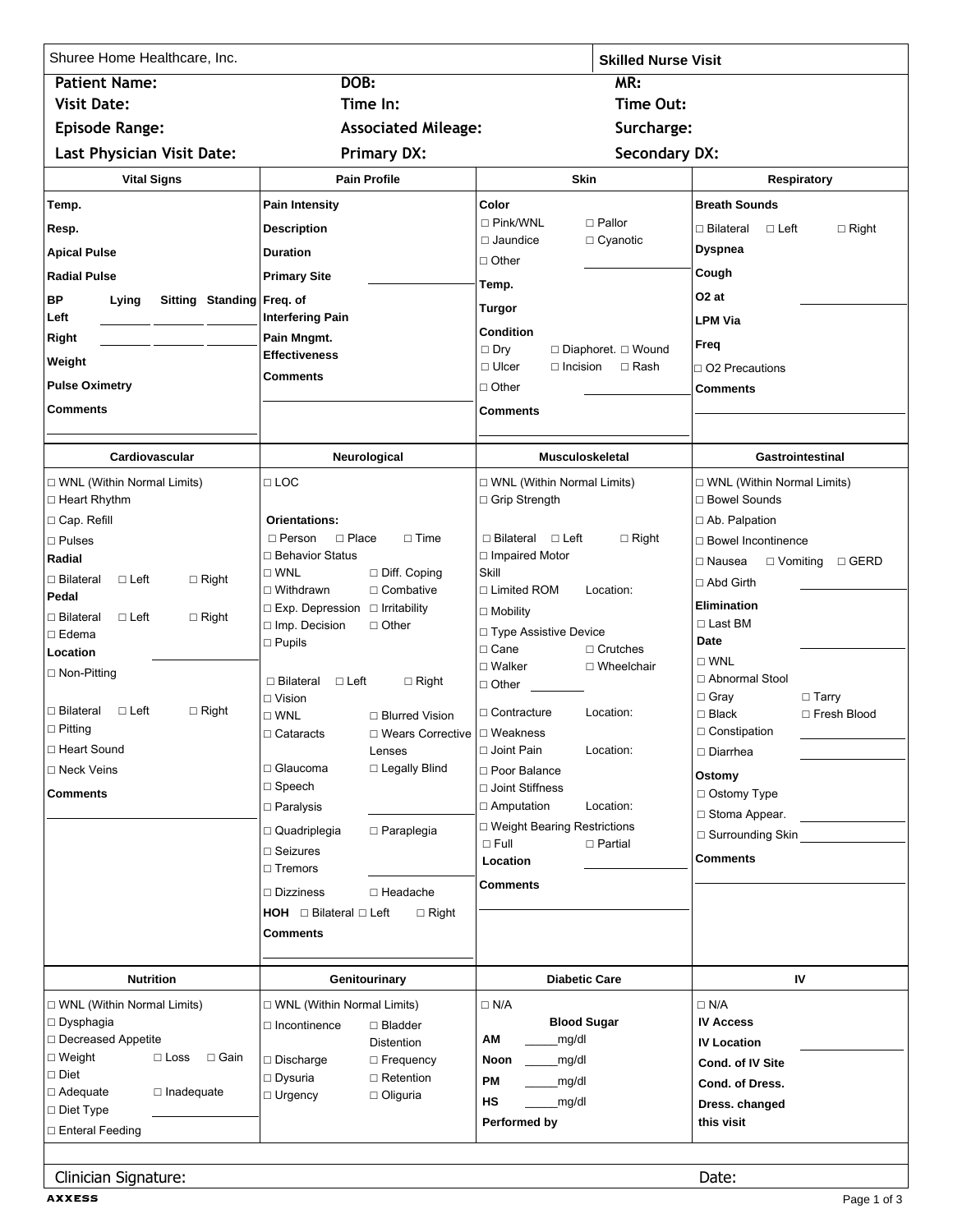| Shuree Home Healthcare, Inc.                                                                                                                                                                                                                                                                                                                                          |                                                                                                                                                                                        | <b>Skilled Nurse Visit</b>                                                                                                                                                                                                                                                                                                                                                                                                                                                                                |                                                                                                                                                                              |  |
|-----------------------------------------------------------------------------------------------------------------------------------------------------------------------------------------------------------------------------------------------------------------------------------------------------------------------------------------------------------------------|----------------------------------------------------------------------------------------------------------------------------------------------------------------------------------------|-----------------------------------------------------------------------------------------------------------------------------------------------------------------------------------------------------------------------------------------------------------------------------------------------------------------------------------------------------------------------------------------------------------------------------------------------------------------------------------------------------------|------------------------------------------------------------------------------------------------------------------------------------------------------------------------------|--|
| <b>Patient Name:</b>                                                                                                                                                                                                                                                                                                                                                  | DOB:                                                                                                                                                                                   | MR:                                                                                                                                                                                                                                                                                                                                                                                                                                                                                                       |                                                                                                                                                                              |  |
| <b>Visit Date:</b>                                                                                                                                                                                                                                                                                                                                                    | Time In:                                                                                                                                                                               | Time Out:                                                                                                                                                                                                                                                                                                                                                                                                                                                                                                 |                                                                                                                                                                              |  |
| <b>Episode Range:</b>                                                                                                                                                                                                                                                                                                                                                 | <b>Associated Mileage:</b>                                                                                                                                                             | Surcharge:                                                                                                                                                                                                                                                                                                                                                                                                                                                                                                |                                                                                                                                                                              |  |
| <b>Last Physician Visit Date:</b>                                                                                                                                                                                                                                                                                                                                     | <b>Primary DX:</b>                                                                                                                                                                     | <b>Secondary DX:</b>                                                                                                                                                                                                                                                                                                                                                                                                                                                                                      |                                                                                                                                                                              |  |
| <b>Nutrition</b>                                                                                                                                                                                                                                                                                                                                                      | Genitourinary                                                                                                                                                                          | <b>Diabetic Care</b>                                                                                                                                                                                                                                                                                                                                                                                                                                                                                      | IV                                                                                                                                                                           |  |
| $\Box$ NG<br>$\Box$ PEG<br>$\Box$ Dobhoff<br>□ Tube Placement Checked<br>□ Residual Checked<br>Amount: ml<br><b>Comments</b>                                                                                                                                                                                                                                          | □ Catheter/Device<br><b>Last Changed</b><br>$Fr$ ml<br>$\Box$ Urine<br>□ Clear<br>$\Box$ Cloudy<br>$\Box$ Sediment<br>$\Box$ Odorous<br>$\Box$ Other<br>□ Hematuria<br><b>Comments</b> | Site DLeft □ Right<br><b>Diabetic Management</b><br>$\Box$ Diet<br>$\Box$ Oral Hypogly.<br>$\Box$ Exercise<br>$\Box$ Insulin<br>Insulin Administered by<br>$\Box$ N/A $\Box$ Pt<br>$\Box$ CG<br>$\square$ SN<br>S&S of Hyperglycemia<br>$\Box$ Fatigue<br>□ Blurred Vision<br>$\Box$ Polydipsia<br>□ Polyuria<br>$\Box$ Polyphagia<br>$\Box$ Other<br>S&S of Hypoglycemia<br>$\Box$ Anxious<br>$\Box$ Dizziness<br>$\square$ Fatigue<br>$\Box$ Perspiration<br>$\Box$ Weakness<br>Dose Site Route<br>Type | <b>Flush</b><br>$\Box$ Yes<br>$\Box$ No<br>Flushed with ____/ml of<br><b>Comments</b>                                                                                        |  |
| <b>Infection Control</b>                                                                                                                                                                                                                                                                                                                                              | <b>Care Coordination</b>                                                                                                                                                               | <b>Comments</b><br><b>Care Plan</b>                                                                                                                                                                                                                                                                                                                                                                                                                                                                       | <b>Discharge Planning</b>                                                                                                                                                    |  |
|                                                                                                                                                                                                                                                                                                                                                                       |                                                                                                                                                                                        |                                                                                                                                                                                                                                                                                                                                                                                                                                                                                                           |                                                                                                                                                                              |  |
| □ Universal Precautions Observed<br>□ Sharps/Waste Disposal<br><b>New infection</b><br>$\Box$ Yes<br>$\Box$ No<br><b>Comments</b>                                                                                                                                                                                                                                     | <b>Care Coordination with</b><br>$\Box$ SN<br>$\Box$ PT<br>$\Box$ ST<br>$\square$ MSW<br>$\Box$ HHA<br>$\square$ MD<br>$\Box$ Other<br>Regarding                                       | Care Plan<br><b>Goals Progress</b><br>New/Change Orders/Care Plan<br>$\Box$ Yes<br>$\square$ No<br>Comments                                                                                                                                                                                                                                                                                                                                                                                               | <b>Discharge Planning Discussed</b><br>$\Box$ Yes<br>$\Box$ No<br>Discharge Planning Discussed with<br><b>Reason for Discharge</b><br><b>Physician Notified of Discharge</b> |  |
|                                                                                                                                                                                                                                                                                                                                                                       |                                                                                                                                                                                        |                                                                                                                                                                                                                                                                                                                                                                                                                                                                                                           | $\Box$ Yes<br>$\Box$ No<br>□ Patient received discharge notice<br><b>Comments</b>                                                                                            |  |
|                                                                                                                                                                                                                                                                                                                                                                       |                                                                                                                                                                                        | <b>Interventions</b>                                                                                                                                                                                                                                                                                                                                                                                                                                                                                      |                                                                                                                                                                              |  |
| □ Skilled Observation/Assessment<br>□ Medication Adminstration<br>$\Box$ Foley Change<br>□ Patient/CG teaching<br>□ Prep./Admin. Insulin<br>□ Glucometer calibration<br>□ IV Site Dressing Change<br>□ Peg/GT Tube Site care<br>□ Wound Care / Dressing Change<br>□ Foley Irrigation<br>□ Venipuncture/Lab<br>□ Instructed on Disease Process inc.<br><b>Comments</b> |                                                                                                                                                                                        | □ Instructed on Safety Precautions<br>□ Diabetic Monitoring/Care<br>□ IV Tubing Change<br>□ Inst. on Emergency Preparedness<br>□ Administer Enteral nutrition<br>$\Box$ Trachea care<br>□ IM Injection/SQ Injection<br>□ Foot care performed<br>□ IV Site Change<br>□ Diet Teaching<br>$\Box$ Instructed on Medication                                                                                                                                                                                    |                                                                                                                                                                              |  |
|                                                                                                                                                                                                                                                                                                                                                                       |                                                                                                                                                                                        |                                                                                                                                                                                                                                                                                                                                                                                                                                                                                                           |                                                                                                                                                                              |  |
| Clinician Signature:                                                                                                                                                                                                                                                                                                                                                  |                                                                                                                                                                                        |                                                                                                                                                                                                                                                                                                                                                                                                                                                                                                           | Date:                                                                                                                                                                        |  |